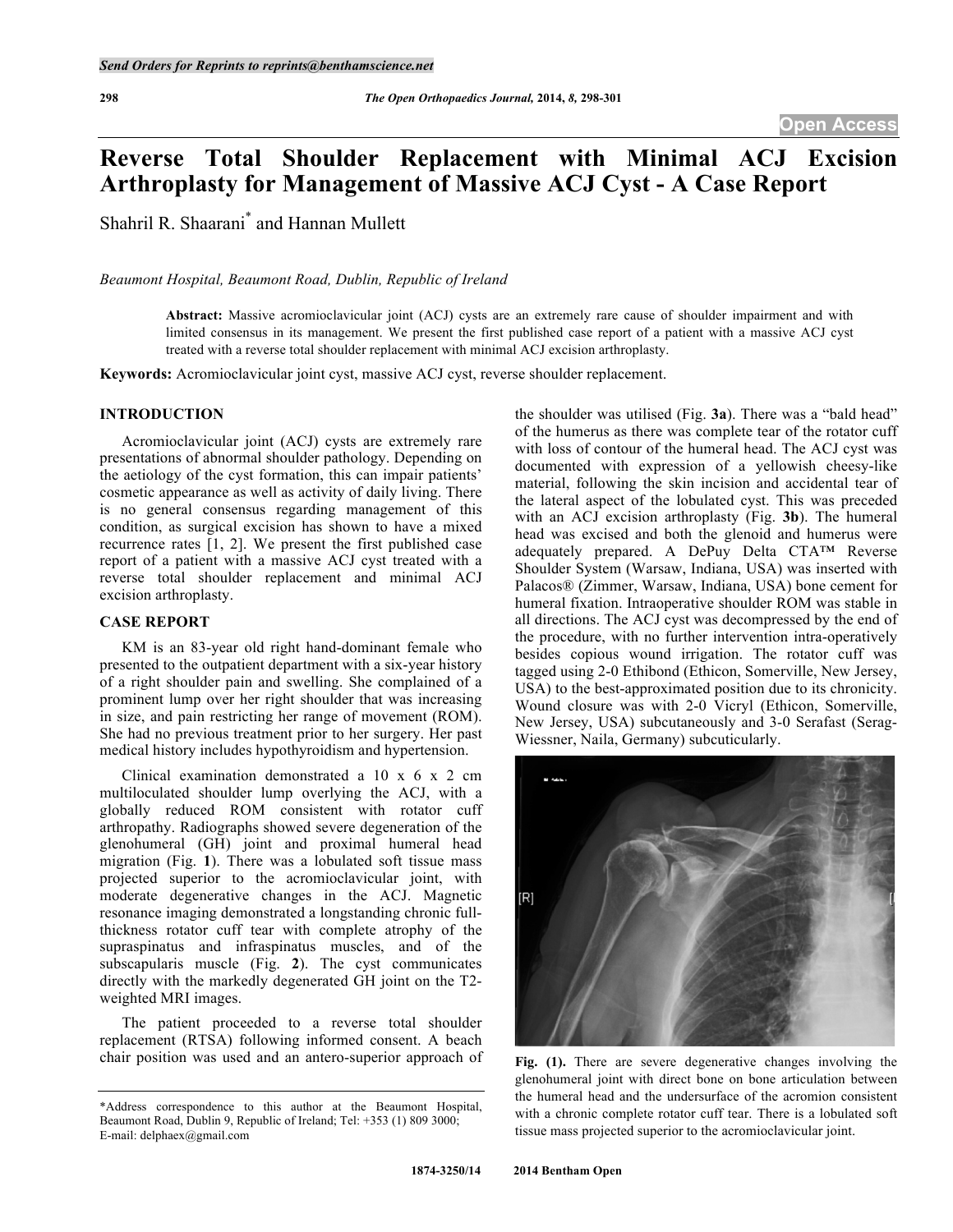

**Fig. (2).** (**a**) Sagittal PD (**b**) Coronal T2 MRI of the right shoulder showing marked degeneration of the glenohumeral joint with a longstanding chronic full-thickness rotator cuff tear with complete atrophy of the supraspinatus and infraspinatus muscles and a lesser extent the subscapularis muscle. There is direct bone on bone articulation between the superior and humeral head and the undersurface of the acromion. Prominent degenerative changes are also noted within the acromioclavicular joint. There is a large multiloculated cystic lesion (9 x 5 cm) relating to the soft tissues overlying the deltoid muscle which has relatively simple features and is consistent with a large ganglion cyst likely relating to the adjacent markedly degenerated glenohumeral joint and cuff pathology.



**Fig. (3).** (**a**) Preoperative picture showing the 10 x 6 x 2 cm multiloculated shoulder lump overlying the ACJ (**b**) Intraoperative pictures of the right shoulder showing expression of a yellowish cheesy-like material, following an ACJ excision arthroplasty.

At 6-month follow-up, the incision was well healed with remission of the cyst. The patient had no pain symptoms and had excellent ROM (forward flexion 180°, abduction 120°, internal rotation to level of  $4<sup>th</sup>$  lumbar vertebrae) and postoperative radiograph showing the prosthesis in satisfactory position (Fig. **4**).

# **DISCUSSION**

There is limited evidence in the management of giant ACJ cyst as this condition is rare. However, the general consensus is to resolve the underlying shoulder pathology

[3]. This is the first case report that combined RTSA with an excision ACJ arthroplasty for this condition.

Hiller *et al.* classified the cyst depending on its aetiology: (i) type 1 ACJ cyst which can form superficially, with an intact rotator cuff and no communication with the GH joint (ii) type 2 ACJ cyst which follows a massive rotator cuff tear, followed by increased intra-articular synovial fluid production, proximal migration of the humeral head, erosion of the ACJ and a Geyser fluid migration from the GH joint into the ACJ superiorly [4]. The majority of cases published in current literature are mainly type 2 cysts, with 8 times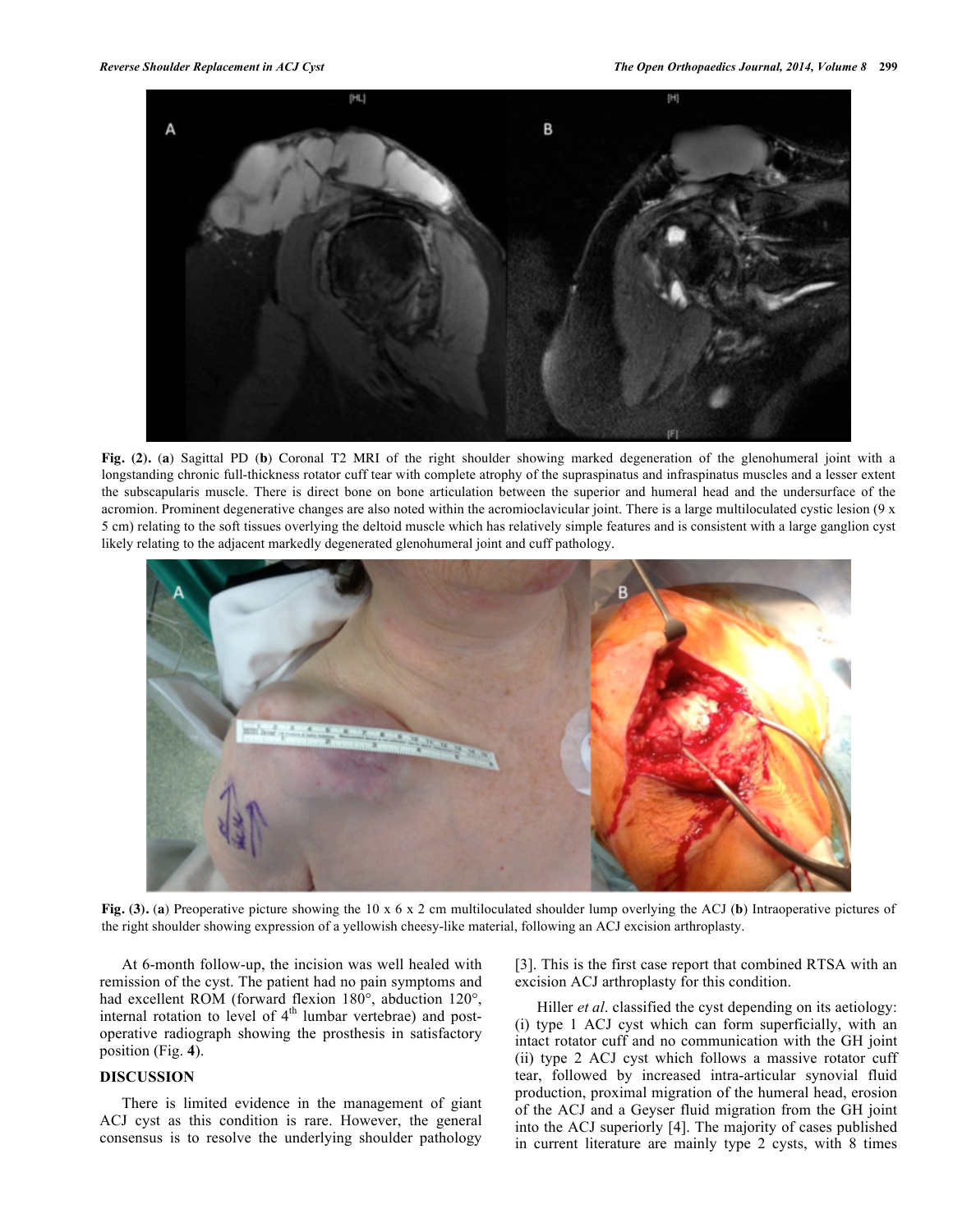

**Fig. (4).** 6-month postoperative pictures and radiograph showing (**a**, **b**) patients improved ROM (**c**) remission of the cyst and (**d**) the right reverse shoulder total shoulder replacement in satisfactory position.

increased incidences [4]. However there could be a publication bias due to the rarity of this condition. The patient presented in this case report has a type 2 ACJ cyst, with significant pain and reduced ROM which proceeded to her planned surgery.

The "Geyser sign" was first described by Craig *et al.* in 1984 following a shoulder arthrogram in a patient with ACJ cyst with a rotator cuff tear [5]. This sign was due to the leakage of contrast from the GH joint into the subdeltoid bursa due to the presence of a tear in the inferior articular capsule in the ACJ. Other modality of investigation such as ultrasound is more accessible but operator dependent [6]. The advent of MRI has modernised this sign radiologically, as T2 or proton-density weighted sequence would demonstrate bright signal changes from the synovial fluid extravasation without the need of a contrast. Ultrasound has a better ability in distinguishing partial tear of the rotator cuff when compared to MRI [7]; but MRI would be essential when the rotator cuff is not easily visualised or to exclude any malignancy [8].

The management options of ACJ cyst in the literature include conservative measures, aspiration, excision of the cyst with concurrent repair of the rotator cuff tear, ACJ excision arthroplasty, and shoulder hemiarthroplasty (humeral head replacement). There are only 2 reported cases of spontaneous remission of the cyst [9,10]. Aspiration and simple cyst excision is frequently unsuccessful due to failure to correct the underlying rotator cuff pathology [11-13]. There has been only one report of successful arthroscopic treatment with an irreparable rotator cuff [14]. The cyst was decompressed arthroscopically followed by ACJ excision arthroplasty to remove the pinch valve effect [14]. The evidence would show a benefit in removing this pinch valve effect by excising the distal clavicle [2, 12, 15]. Shoulder hemiarthroplasty is also an acceptable surgical option for cuff tear arthropathy due to patients' symptoms [12]. Interestingly in this hemiarthroplasty case series, no